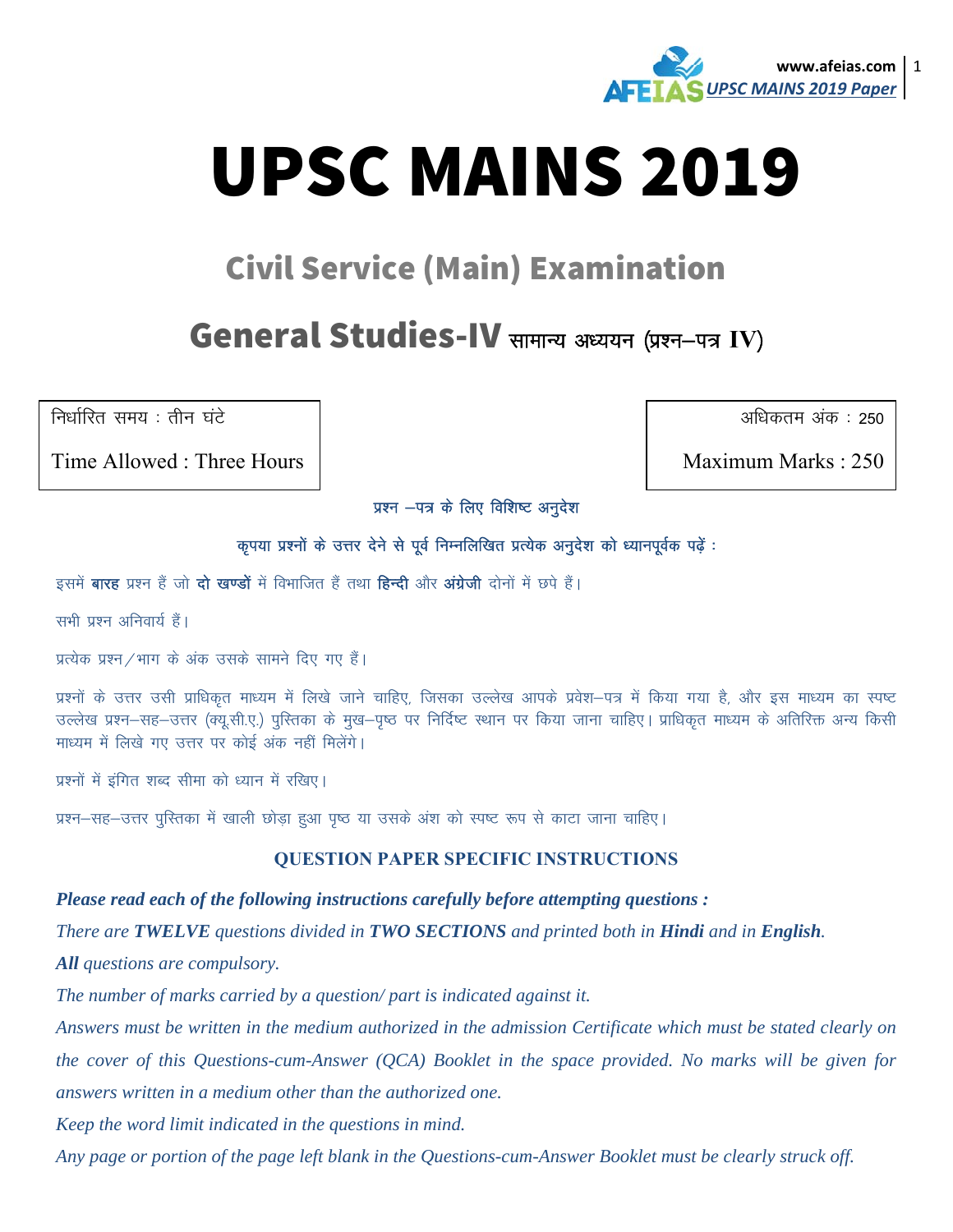

### [k.M ^**A**^ **SECTION 'A'**

1.(a) सार्वजनिक जीवन के आधारिक सिद्धांत क्या है ? इन में से किन्हीं तीन सिद्धांतों को उपयुक्त उदाहरणों के साथ स्पष्ट कीजिए।  $(150 \text{ m})$ 

What are the basic principles of public life? Illustrate any three of these with suitable examples.  $(150 \text{ words})$ . 10

- $1.(b)$  'लोक सेवक' शब्द से आप क्या समझते हैं ? लोक सेवक की प्रत्याशित भूमिका पर विचार कीजिए। (150 शब्द) What do you understand by the term 'public servant'? Reflect on the expected role of a public servant.  $(150 \text{ words}).$  10
- $2.(a)$  लोक निधियों का प्रभावी उपयोग विकास के लक्ष्यों को प्राप्त करने हेतू निर्णायक है। लोक निधियों के अल्प उपयोग एवं दुरुपयोग के कारणों का समालोचनात्मक परीक्षण करते हुए उनके निहितार्थों की समीक्षा कीजिए। (150 शब्द) Effective utilization of public funds is crucial to meet development goals. Critically examine the reasons for under-utilization and mis-utilization of public funds and their implications. (150 words). 10
- $2.(b)$  "लोक सेवक द्वारा अपने कर्त्तव्य का अनिष्पादन 'भ्रष्टाचार का एक' रूप है।" क्या आप इस विचार से सहमत हैं ? अपने उत्तर की तर्कसंगत व्याख्या करें। (150 शब्द)

"Non-performance of duty by a public servant is a form of corruption" Do you agree with this view? Justify your answer (150words). 10

 $3.(a)$  'सांविधानिक नैतिकता' से आप क्या समझते हैं ? सांविधानिक नैतिकता का अनुरक्षण कोई किस प्रकार करता है ?  $(150 \; \text{Mpc})$ 

what is meant by 'constitutional morality'? How does one uphold constitutional morality? (150 words). 10

 $3.$ (b)  $\,$  'अन्त:करण का संकट' का क्या अभिप्राय है ? सार्वजनिक अधिकार क्षेत्र में यह किस प्रकार अभिव्यक्त होता है ?  $(150 \; \text{Y} \cdot \text{Y})$ 

What is meant by 'crisis of conscience' ? How does it manifest itself in the public domain ?  $(150 \text{ words})$  10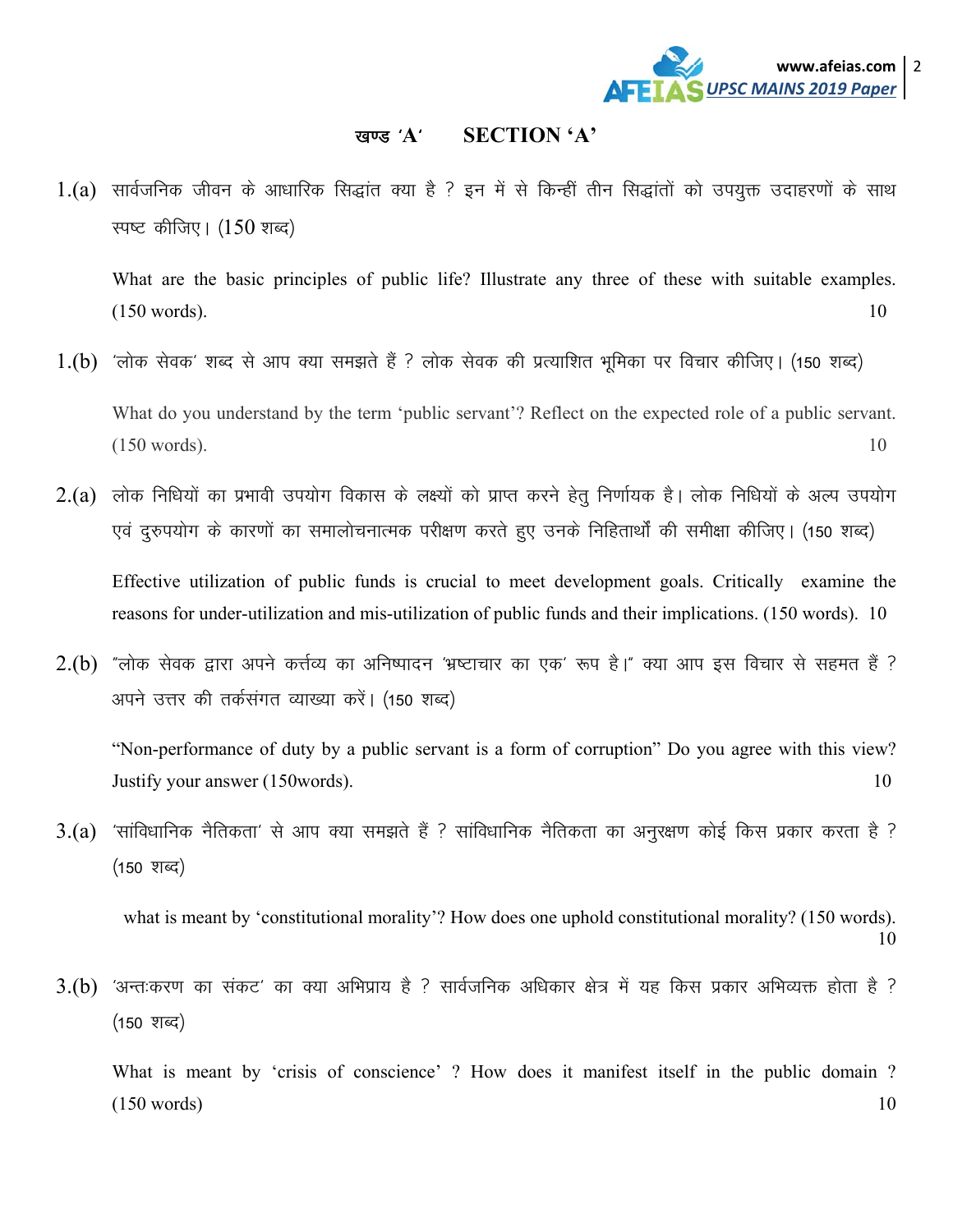

 $4.(a)$  नागरिकों के अधिकारपत्र (चार्टर) आंदोलन के मूलभूत सिद्धांतों को स्पष्ट कीजिए और उसके महत्त्व को उजागर कीजिए। (150 शब्द)

Explain the basic principles of citizens charter movement and bring out its importance. (150 words) 10

 $4.(b)$  एक विचार यह है कि शासकीय गुप्त बात अधिनियम सूचना के अधिकार अधिनियम के क्रियान्वयन में एक बाधा है। क्या आप इस विचार से सहमत हैं ? विवेचना कीजिए। (150 शब्द)

There is a view that the official secrets act is an obstacle to the implementation of the Rights to Information act. Do you agree with the view? Discuss (150 words) 10

5.(a) शासन में सत्यनिष्ठा से आप क्या समझते हैं ? इस शब्द की आपकी अपनी समझ के आधार पर, सरकार में सत्यनिष्ठा को सुनिश्चित करने के उपाय सुझाइए। (150 शब्द)

What do you understand by probity in governance? Based on your understanding of the term, suggest measures for ensuring probity in government. (150 words) 10

5.(b) संवेगात्मक बुद्धि आपके अपने संवेदों से आपके विरुद्ध कार्य करने के बजाय आपके लिए कार्य करवाने का सामर्थ्य है। क्या आप इस विचार से सहमत है ? विवेचना कीजिए। (150 शब्द)

"Emotional Intelligence is the ability to make your emotions work for you instead of against you." Do you agree with this view? Discuss. (150 words) 10

- $6.$  Fिम्नलिखित में से प्रत्येक उद्धरण के आपके लिए क्या मायने हैं ? What do each of the following quotations mean to you ?
- $6.(a)$  "एक अपरीक्षित जीवन जीने योग्य नहीं है।" सुकरात (150 शब्द) An unexamined life is not worth living." – Socrates (150 words) 10
- $6.(b)$  "व्यक्ति और कूछ नही केवल अपने विचारों का उत्पाद होता है। वह जो सोचता है वही बन जाता है।" एम.के. गाँधी (150 शब्द)

"A man is but the product of his thoughts. What he thinks, he becomes." – M.K.Gandhi (150 words) 10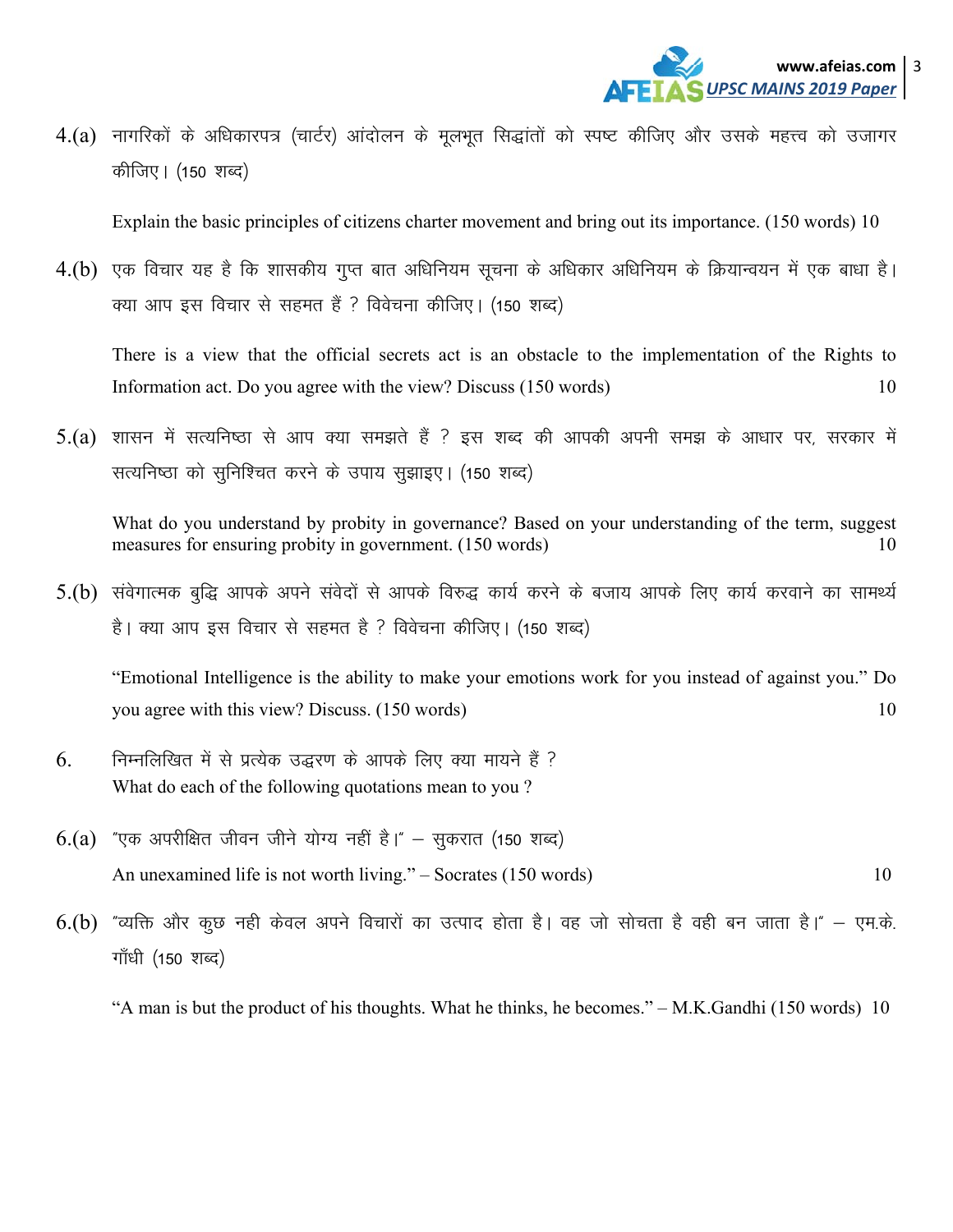

6.(c) "जहाँ हृदय में शूचिता है, वहाँ चरित्र में सुन्दरता है। जब चरित्र में सौन्दर्य है, तब घर में समरसता है। जब घर में समरसता है, तब राष्ट्र में सुव्यवस्था है। जब राष्ट्र में सुव्यवस्था है, तब विश्व में शांति है।" – ए.पी.जे. अब्दुल कलाम (150 शब्द)

"Where there is righteousness in the heart, there is beauty in the character. When there is beauty in the character, there is harmony in the home. When there is harmony in the home, there is order in the nation. When there is order in the nation, there is peace in the world."  $- A.P.J.$  Abdul Kalam (150 words) (10 marks)

#### खण्ड $'$ B $'$ **SECTION 'B'**

गंभीर प्राकृतिक आपदा से प्रभावित एक क्षेत्र में आप बचाव कार्य का नेतृत्व कर रहे हैं। हजारों लोग बेघर हो गए हैं  $\overline{7}$ . और भोजन, पेयजल और अन्य मूलभूत सुविधाओं से वंचित हो गए हैं। मूलसलाधार वर्षा एवं आपूर्ति मार्गों के क्षतिग्रस्त होने से बचाव कार्य बाधित हो गया है। विलम्बित और सीमित राहत कार्य से स्थानीय लोग बहुत क्रोधित हैं। जब आपका दल प्रभावित क्षेत्र में पहुँचता है, तब लोग दल के कुछ सदस्यों पर हमला बोल देते हैं। यहाँ तक कि उनकी पिटाई भी कर देते हैं। आपके दल का एक सदस्य गंभीर रूप से घायल भी हो जाता है। संकट की इस स्थिति में, दल के कूछ सदस्य अपने जीवन को खतरे के डर से आपसे आग्रह करते हैं कि बचाव कार्य रोक दिया जाए।

इन विषम परिस्थितियों में आपकी क्या अनुक्रिया होगी ? एक लोक सेवक के उन गुणों का परीक्षण कीजिए, जो ऐसी स्थिति को संभालने के लिए आवश्यक होंगे। (250 शब्द)

You are the heading the rescue operations in an area affected by severe natural calamity, Thousands of people are rendered homeless and deprived of food, drinking water and other basic amenities. Rescue work has been disrupted by heavy rainfall and damaged to supply routes. The local people are seeding with anger against the delayed limited rescue operations. When your team reaches the affected area, the people there heckle and even assault some of the team members. One of your team members is even severely injured. Faced with this crisis some team member pleads with you to call off the operations fearing threats to their life.

In such trying circumstances, what will be your response? Examine the qualities of a public servant which will be required to manage the situations. (250 words) 20

ईमानदारी और सच्चाई एक सिविल सेवक के प्रमाणक हैं। इन गुणों से युक्त सिविल सेवक किसी भी सुदृढ़ संगठन 8. के मेरुदंड माने जाते हैं। कर्त्तव्य निर्वहन के दौरान, वे विभिन्न निर्णय लेते हैं। कभी–कभी इनमें से कूछ निर्णय सद्भाविक भूल बन जाते हैं। जब तक ऐसे निर्णय जानबूझ कर नहीं लिए जाते हैं और व्यक्तिगत लाभ प्रदान नहीं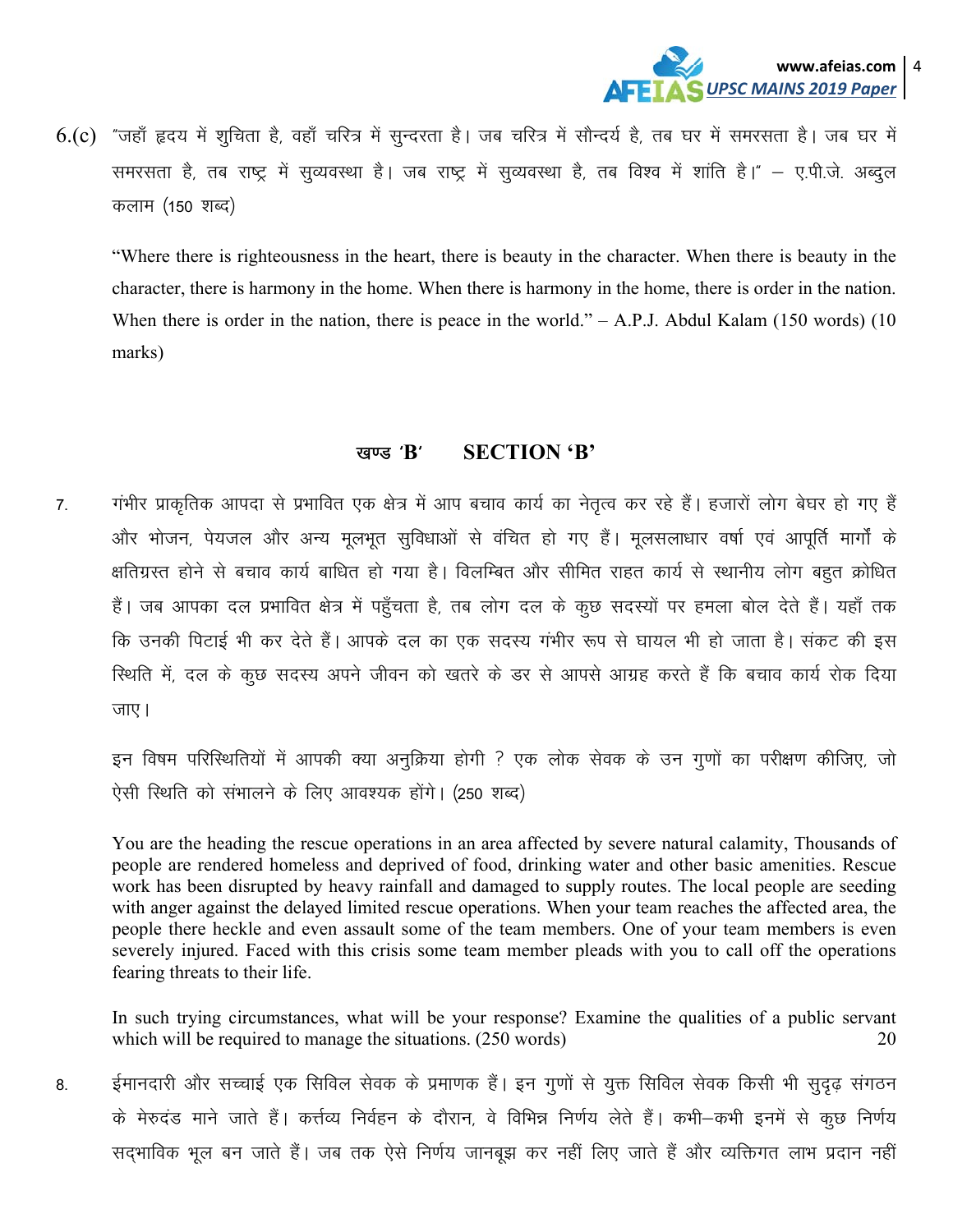

करते, तब तक अधिकारी को दोषी नहीं कहा जा सकता है। यद्यपि कभी–कभी ऐसे निर्णयों के दीर्घावधि में अप्रत्याशित प्रतिकुल परिणाम उत्पन्न हो सकते हैं।

अभी हाल में कूछ ऐसे उदाहरण सामने आए है जिनमें सिविल सेवकों को सदभाविक भूलों के लिए आलिप्त किया गया है। उन्हें अक्सर अभियोजित और बंदित भी किया गया है। इन प्रकरणों के कारण सिविल सेवकों की नैतिक रचना को अत्यधिक क्षति पहुँची है।

यह प्रवृत्ति लोक सेवाओं के कार्य निष्पादन को किस तरह प्रभावित कर रही है ? यह सुनिश्चित करने के लिए कि ईमानदार सिविल सेवक सदभाविक भूलों के लिए आलिप्त नहीं किए जाएं, क्या उपाय किए जा सकते है ? तर्कसंगत उत्तर दीजिए। (250 शब्द)

Honesty and uprightness are the hallmarks of civil servants. Civil servants possessing these qualities are considered as the backbone of any strong organizations. In the line of duty, they take various decisions, at time some become bonafide mistakes. As long as such decisions, are not taken intentionally and do not benefit personally, the officer cannot be said to be guilty. Though such decisions may, at times, lead to unforeseen adverse consequences in the long term.

In the recent past, a few instances have surfaced wherein civil servants have been implicated for bonafide mistakes. They have often been prosecuted and even imprisoned. These instances have greatly rattled the moral fibre of the civil servants.

How does this trend affect the functioning of civil services? What measures can be taken to ensure that honest civil servants are not implicated for bonafide mistakes on their part? Justify your answer.  $(250 \text{ words})$  20

9. बड़ी संख्या में महिला कर्मचारियों वाली एक परिधान उत्पादक कंपनी के अनेक कारणों से विक्रय में गिरावट आ रही थी। कंपनी ने एक प्रतिष्ठित विपणन अधिकारी को नियुक्त किया, जिसने अल्पावधि में ही विक्रय की मात्रा को बढ़ा दिया। लेकिन उस अधिकारी के विरूद्ध कार्यस्थल यौन उत्पीडन में लिप्त होने की कूछ अपुष्ट शिकायतें सामने आई।

कूछ समय पश्चात् एक महिला कर्मचारी ने कंपनी के प्रबंधन की विपणन अधिकारी के विरूद्ध यौन उत्पीड़न की ओपचारिक शिकायत दायर की। अपनी शिकायत के प्रति कंपनी की संज्ञान लेने में उदासीनता को देखते हुए, महिलाकर्मी ने पुलिस में प्राथमिकी दर्ज की।

परिस्थिति की संवेदनशीलता और गंभीरता को भांपते हुए, कंपनी ने महिलाकर्मी को वार्ता करने के लिए बुलाया। कंपनी ने महिलाकर्मी को एक मोटी रकम देने के एवज में अपनी शिकायत और प्राथमिकी वापस लेने तथा यह लिखकर देने के लिए कहा कि विपणन अधिकारी प्रकरण में लिप्त नहीं था।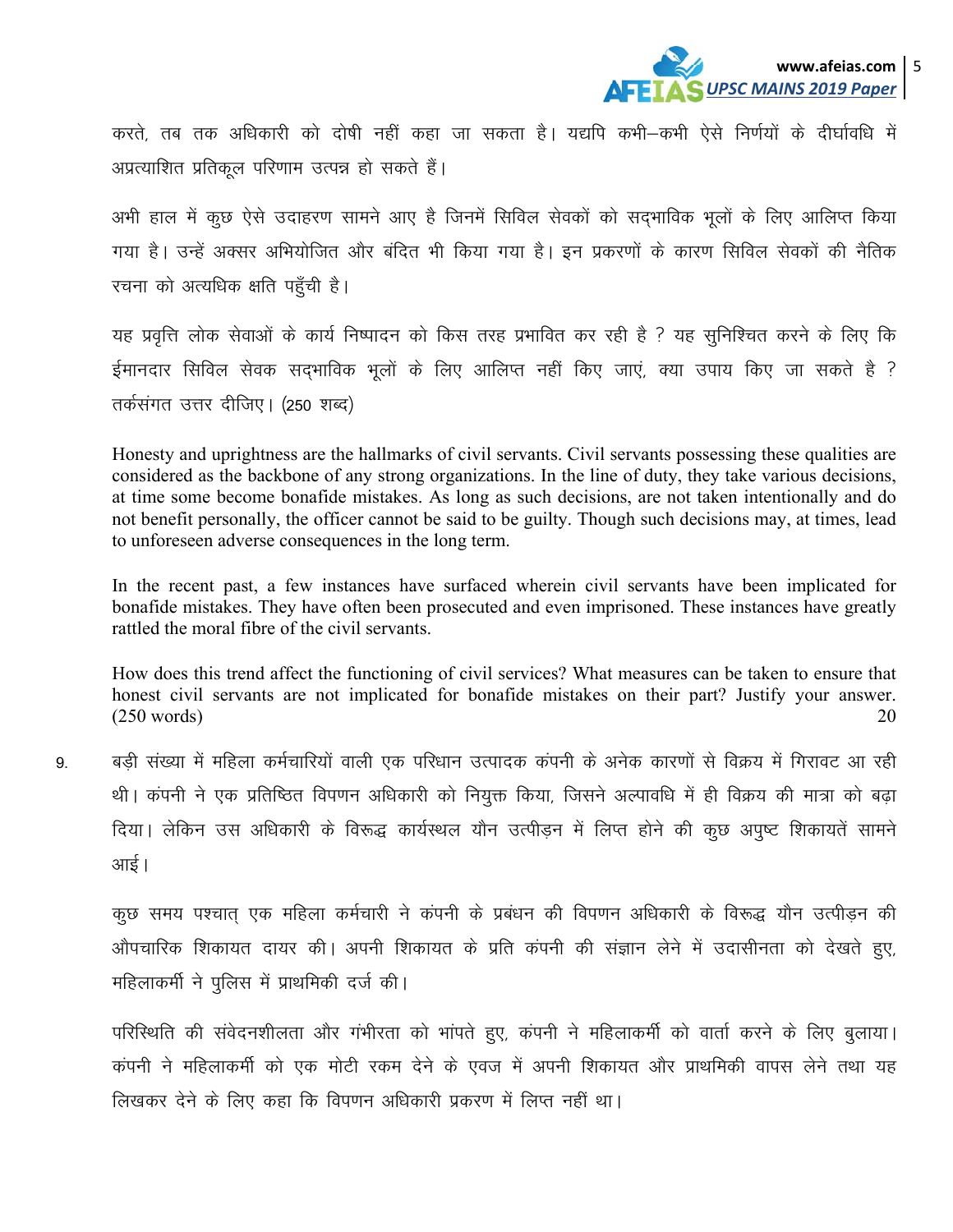

इस प्रकरण में निहित नैतिक मुद्दों की पहचान कीजिए। महिलाकर्मी के सामने कौन–कौन से विकल्प उपलब्ध हैं ?  $(250 \; \text{Y} \cdot \text{Y})$ 

An apparel manufacturing company having a large number of women employees was losing sales due to various factors. The company hired a reputed marketing executive, who increased the volume of sales within a short span of time. However, some unconfirmed reports came up regarding his indulgence in sexual harassment at the workplace.

After sometime a women employee launched a formal complaint to the management against the marketing executive about sexually harassing her. Faced with the companies' indifference, in not taking cognizance of her grievances, she lodged an FIR with the police.

Realizing the sensitivity and gravity of the situation, the company called the women employee to negotiate. In that she was offered a hefty sum of money to withdraw the complaint and the FIR and also give in writing that the marketing executive is not involved in the case.

Identify the ethical issues involved in this case. What options are available to the women employee?  $(250 \text{ words})$  20

10. अाधूनिक लोकतांत्रिक राज्य व्यवस्था में, राजनीतिक कार्यपालिका और स्थायी कार्यपालिका की संकल्पना होती है। निर्वाचित जन प्रतिनिधि राजनीतिक कार्यपालिका का गठन करते हैं और अधिकारीतंत्र स्थायी कार्यपालिका का गठन करती है। मंत्रीगण नीति निर्माण करते हैं और अधिकारी उन नीतियों को क्रियान्वित करते हैं।

स्वतंत्रता के पश्चात प्रारंभिक दशकों में, राजनीतिक कार्यपालिका और स्थायी कार्यपालिका के बीच अंतर्सम्बन्ध, एक दूसरे के क्षेत्र में हस्तक्षेप किए बिना, परस्पर समझ, सम्मान और सहयोग पर आधारित थे।

लेकिन बाद के दशकों में स्थिति में परिवर्तन आया है। ऐसे प्रकरण आए हैं जहाँ राजनीतिक कार्यपालिका ने स्थायी कार्यपालिका पर अपनी कार्यसूची का अनुसरण करने का दबाव बनाया है। सत्यनिष्ठ अधिकारियों के प्रति सम्मान ओर सराहना में गिरावट आई है। इस प्रवृत्ति में उत्तरोत्तर वृद्धि हुई है कि राजनीतिक कार्यपालिका में नैत्यिक प्रशासनिक प्रसंगों में जैसे कि स्थानान्तरण प्रस्थापन आदि में अंतर्ग्रस्त होने की प्रवृत्ति बढती जा रही है। इस परिदृश्य में 'अधिकारीतंत्र के राजनीतिकरण' की ओर एक निश्चित प्रवृत्ति है। सामाजिक जीवन में बढती भौतिकवाद ओर संग्रहवृत्ति ने राजनीतिक कार्यपालिका और स्थायी कार्यपालिका पर प्रतिकूल प्रभाव डाला है।

 $\hat{v}$ अधिकारीतंत्र के इस राजनीतिकरण' के क्या-क्या परिणाम हैं ? विवेचना कीजिए। (250 शब्द)

In a modern democratic polity, there is a concept of the political executive and permanent executive elected people's representatives forms the political executive and bureaucracy form the permanent executive. Ministers frame policy decisions and bureaucrats execute these.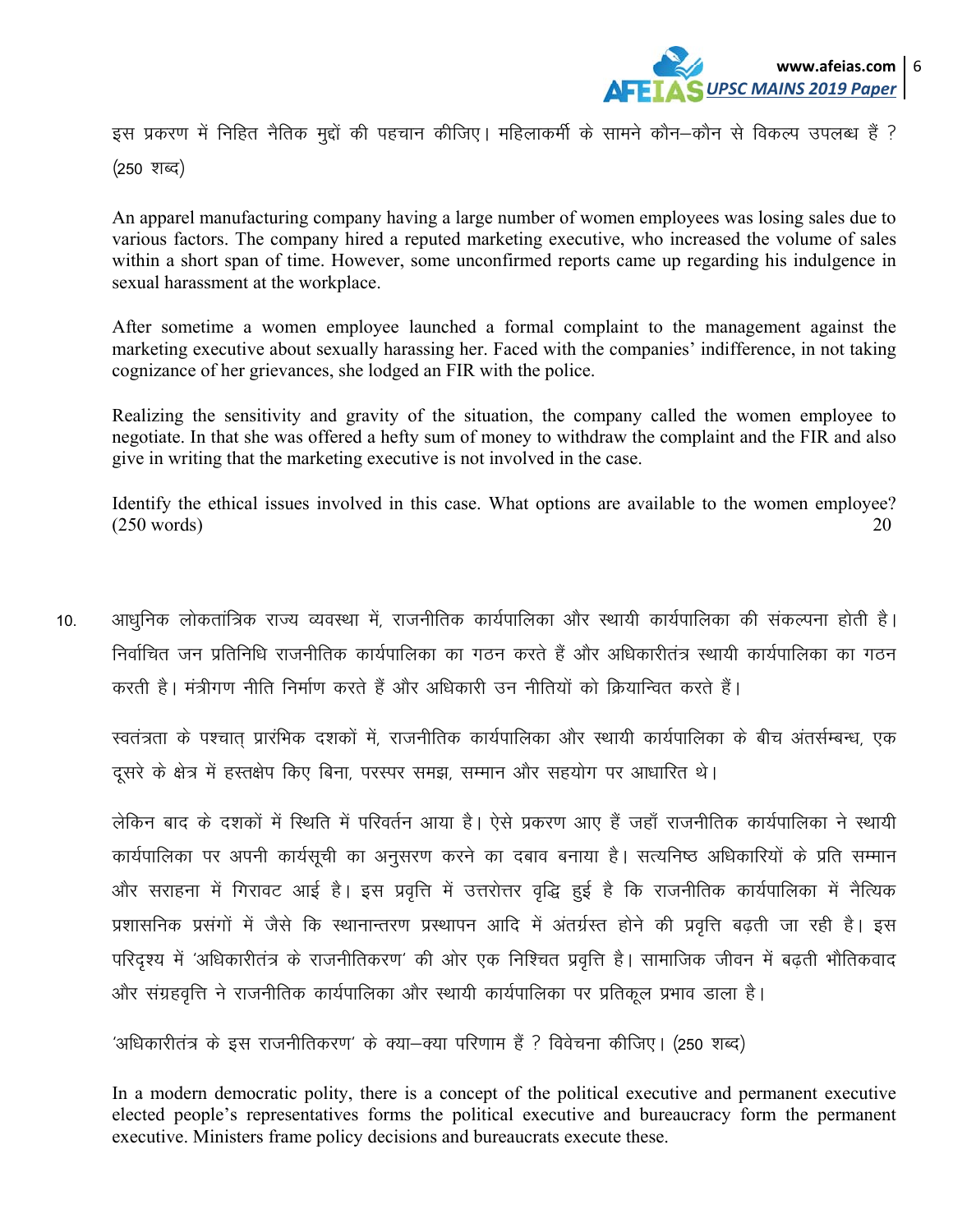

In the initial decades after independence, the relationship between the permanent executives and the political executives were characterized by mutual understanding, respect, and cooperation, without encroaching upon each other's domain.

However, in subsequent decades, the situation has changed. There are instances of the political executive insisting upon the permanent executives to follow its agenda. Respect for an appreciation of upright bureaucrats has declined. There is an increasing tendency among the political executive to get involved in routine administrative matters such as transfers, posting etc. Under this scenario, there is a definitive trend towards 'politicization of bureaucracy'. The rising materialism and acquisitiveness in social life has also adversely impacted upon the ethical values of both the permanent executive and the political executive.

What are the consequences of this 'politicization of bureaucracy? Discuss. (250 words) 20

एक सीमांत राज्य के एक जिले में स्वापकों (नशीले पदार्थों) का खतरा अनियंत्रित हो गया है। इसके परिणामस्वरूप  $11$ काले धन का प्रचलन, पोस्त की खेती में वृद्धि, हथियारों की तस्करी व्यापक हो गई है तथा शिक्षा व्यवस्था लगभग ठप्प हो गई है। सम्पूर्ण व्यवस्था एक प्रकार से समाप्ति के कगार पर है। इन अपृष्ट खबरों से कि स्थानीय राजनेता और कुछ पुलिस उच्चाधिकारी भी ड्रग माफिया को गुप्त संरक्षण दे रहे हैं, स्थिति और भी बदतर हो गई है।

ऐसे समय में, परिस्थिति को सामान्य करने के लिए, एक महिला पुलिस अधिकारी, जो ऐसी परिस्थितियों से निपटने के लिए अपने कौशल के लिए जानी जाती है, को पुलिस अधीक्षक के पद पर नियुक्त किया जाता है।

यदि आप वही पुलिस अधिकारी हैं, तो संकट के विभिन्न आयामों को चिन्हित कीजिए। अपनी समझ के अनुसार, संकट का सामना करने के उपाय भी सूझाएं। (250 शब्द)

In one of the districts of a frontier state, narcotics menace has been rampant. This has resulted in money laundering, mushrooming of poppy farming, arms smuggling and near stalling of education. The system is on the verge of collapse. The situation has been further worsened by unconfirmed reports that local politicians, as well as some senior police officers, are providing surreptitious patronage to the drug mafia. At that point of time a woman police officer, known for her skills in handling such situations is appointed as superintendent of police to bring the situation to normalcy.

If you are the same police officer, identify the various dimensions of the crisis. Based on your understanding, suggest measures to deal with the crisis. (250 words) 20

- भारत में हाल के समय में बढती चिंता रही है कि प्रभावी सिविल सेवा नैतिकता, आचरण संहिताओं, पारदर्शिता  $12.$ उपायों, नैतिक एवं शुचिता व्यवस्थाओं तथा भ्रष्टाचार निरोधी अभिकरणों को विकसित किया जा सके। इस परिप्रेक्ष में, तीन विशिष्ट क्षेत्रों पर ध्यान देने की आवश्यकता को महसूस किया जा रहा है जो सिविल सेवाओं में शूचिता और नैतिकता को आत्मसात करने हेतु प्रत्यक्ष रूप से प्रासंगिक हैं। ये क्षेत्र निम्नलिखित हैं:
	- सिविल सेवाओं में, नैतिक मानकों और ईमानदारी के विशिष्ट खतरों का पूर्वानुमान करना,  $1<sup>1</sup>$